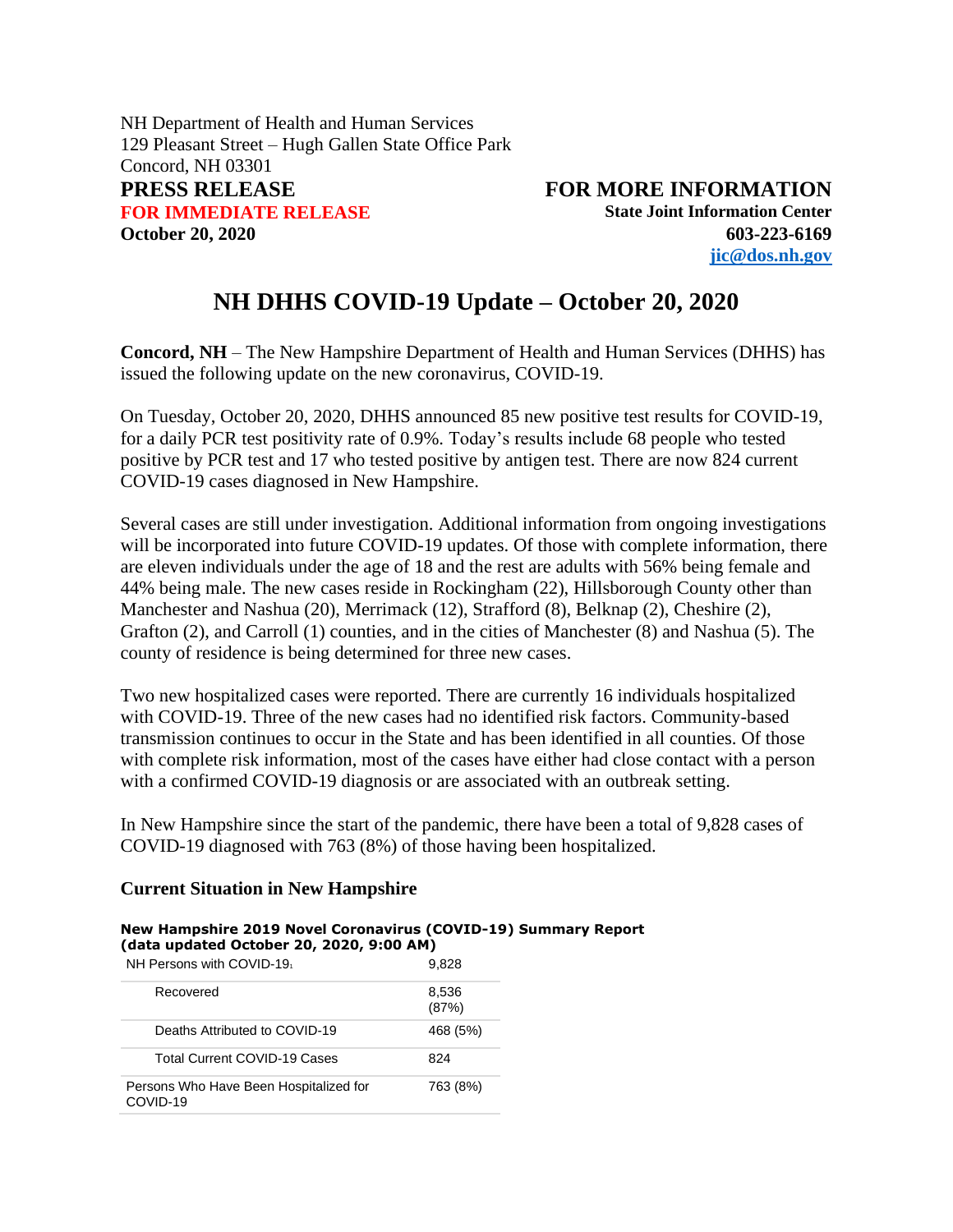| <b>Current Hospitalizations</b>                                                                 | 16      |
|-------------------------------------------------------------------------------------------------|---------|
| Total Persons Tested at Selected Laboratories.<br>Polymerase Chain Reaction (PCR)2              | 316.091 |
| Total Persons Tested at Selected Laboratories,<br><b>Antibody Laboratory Tests</b> <sub>2</sub> | 31.802  |
| Persons with Specimens Submitted to NH PHL                                                      | 49.812  |
| Persons with Test Pending at NH PHL <sub>3</sub>                                                | 310     |
| Persons Being Monitored in NH (approximate<br>point in time)                                    | 4,050   |

<sup>1</sup>Includes specimens positive at any laboratory and those confirmed by CDC confirmatory testing.

<sup>2</sup>Includes specimens tested at the NH Public Health Laboratories (PHL), LabCorp, Quest, Dartmouth-Hitchcock Medical Center, Mako, certain hospital laboratories, the University of New Hampshire and their contracted laboratory, and those sent to CDC prior to NH PHL testing capacity.

<sup>3</sup>Includes specimens received and awaiting testing at NH PHL. Does not include tests pending at commercial laboratories.

## **Number of Tests Conducted by Date of Report to NH DHHS**

| <b>Polymerase Chain Reaction (PCR) Tests</b> |       |                |        |        |       |                |               |                                |
|----------------------------------------------|-------|----------------|--------|--------|-------|----------------|---------------|--------------------------------|
| <b>Testing Laboratory</b>                    | 10/13 | 10/14          | 10/15  | 10/16  | 10/17 | 10/18          | 10/19         | <b>Daily</b><br>Average        |
| <b>NH Public Health</b><br>Laboratories      | 718   | 362            | 777    | 1,043  | 693   | 846            | 61            | 643                            |
| LabCorp                                      | 1,009 | 1,074          | 940    | 1,047  | 987   | 872            | 238           | 881                            |
| <b>Quest Diagnostics</b>                     | 1,355 | 1,832          | 1,219  | 1,308  | 1,574 | 1,934          | 2,393         | 1,659                          |
| Mako Medical                                 | 0     | 0              | 73     | 13     | 14    | $\mathbf 0$    | 0             | 14                             |
| Dartmouth-Hitchcock<br><b>Medical Center</b> | 760   | 1,057          | 867    | 701    | 957   | 215            | 157           | 673                            |
| <b>Other NH Hospital</b><br>Laboratory       | 399   | 374            | 424    | 358    | 326   | 138            | 230           | 321                            |
| Other Laboratory*                            | 1,568 | 1,450          | 1,629  | 1,819  | 1,367 | 390            | 634           | 1,265                          |
| University of New<br>Hampshire**             | 3,893 | 3,828          | 4,402  | 3,992  | 1,951 | 768            | 3,773         | 3,230                          |
| Total                                        | 9,702 | 9,977          | 10,331 | 10,281 | 7,869 | 5,163          | 7,486         | 8,687                          |
| <b>Antibody Laboratory Tests</b>             |       |                |        |        |       |                |               |                                |
| <b>Testing Laboratory</b>                    | 10/13 | 10/14          | 10/15  | 10/16  | 10/17 | 10/18          | 10/19         | <b>Daily</b><br><b>Average</b> |
| LabCorp                                      | 8     | 5              | 6      | 6      | 6     | $\mathbf 0$    | $\mathcal{P}$ | 5                              |
| <b>Quest Diagnostics</b>                     | 24    | 23             | 20     | 29     | 18    | $\overline{2}$ | 15            | 19                             |
| Dartmouth-Hitchcock<br><b>Medical Center</b> | 11    | $\overline{7}$ | 6      | 12     | 3     | $\mathbf{1}$   | 4             | 6                              |